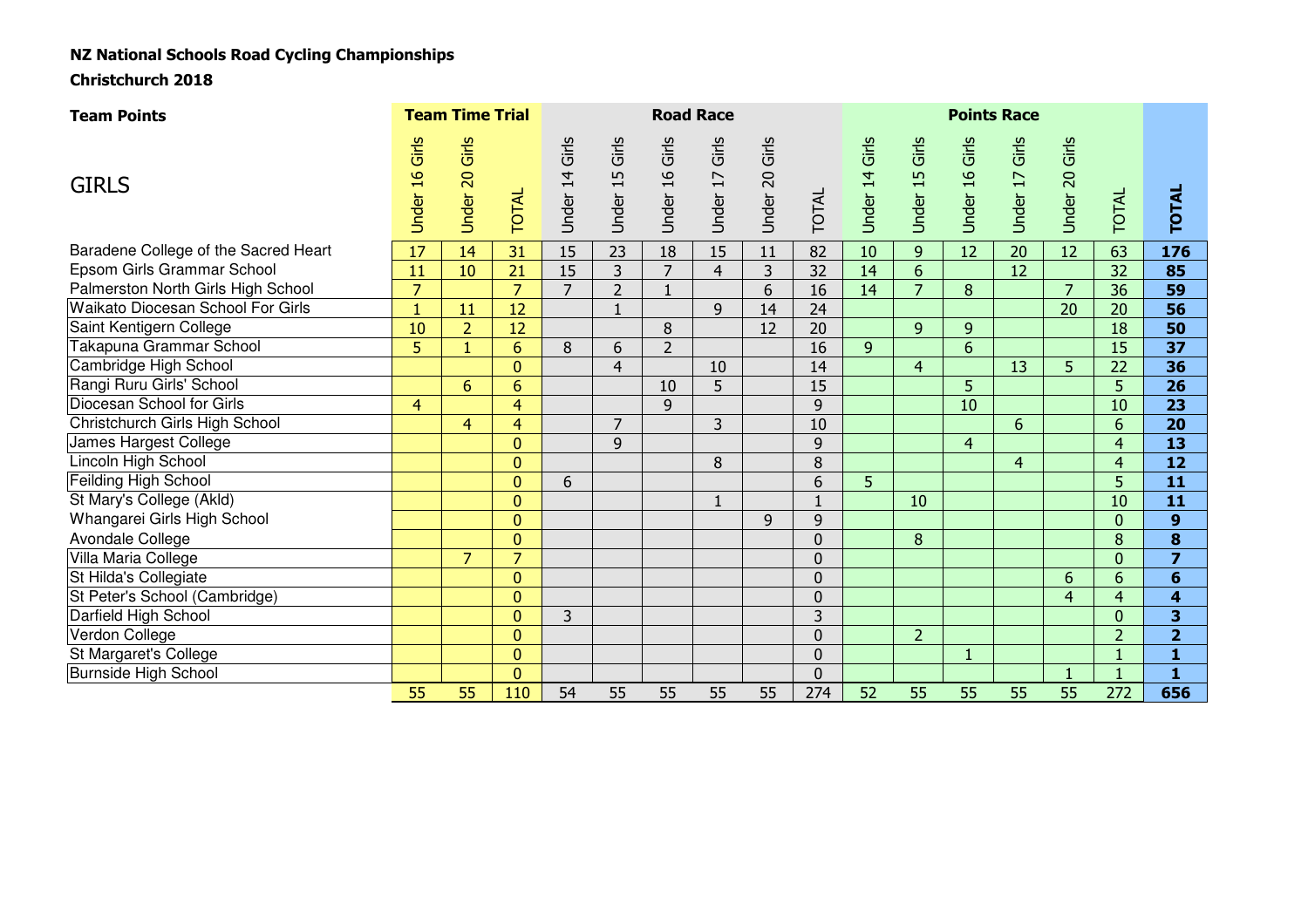# NZ National Schools Road Cycling Championships

Christchurch 2018

| <b>Team Points</b>                |                | <b>Team Time Trial</b> |                | <b>Road Race</b> |                |                |                |                |                |                |                |                 |                |                |                |                  |
|-----------------------------------|----------------|------------------------|----------------|------------------|----------------|----------------|----------------|----------------|----------------|----------------|----------------|-----------------|----------------|----------------|----------------|------------------|
| <b>BOYS</b>                       | Under 16 Boys  | Under 20 Boys          | <b>TOTAL</b>   | Under 14 Boys    | Under 15 Boys  | Under 16 Boys  | Under 17 Boys  | Under 20 Boys  | TOTAL          | Jnder 14 Boys  | Under 15 Boys  | Under 16 Boys   | Under 17 Boys  | Under 20 Boys  | TOTAL          | <b>TOTAL</b>     |
| <b>Auckland Grammar School</b>    | 15             | 10                     | 25             |                  |                | 5              | 13             | 11             | 29             |                | 8              | 5               | 20             | $\overline{3}$ | 36             | 90               |
| Palmerston North Boys High School | 8              | 9                      | 17             |                  | 6              | $\overline{4}$ | 17             | 9              | 36             |                | 1              | 5               | $\overline{7}$ | 17             | 30             | 83               |
| Westlake Boys High School         | 6              | $\overline{4}$         | 10             | $\overline{7}$   | 8              | 9              |                | $\overline{2}$ | 26             | $\overline{3}$ | $\overline{7}$ | 10              | 3              |                | 23             | 59               |
| Christchurch Boys High School     | 9 <sup>°</sup> | 10                     | 19             |                  |                | 8              |                | 5              | 13             |                |                | 8               | 8              | $\overline{4}$ | 20             | 52               |
| Cambridge High School             |                |                        | $\mathbf{0}$   | 10               | 11             |                |                |                | 21             | 9              | 6              |                 |                | 10             | 25             | 46               |
| Saint Kentigern College           | $\overline{3}$ | 6                      | 9              |                  |                |                | 10             | 8              | 18             |                |                | 6               | 6              | $\overline{7}$ | 19             | 46               |
| Takapuna Grammar School           | $\overline{7}$ | 5                      | 12             | 9                | $\overline{2}$ | $\mathbf{1}$   |                |                | 12             |                | 10             |                 |                | 5              | 15             | 39               |
| St Peter's School (Cambridge)     | $\mathbf{1}$   | $\overline{7}$         | 8              |                  |                | 8              |                |                | 8              | 10             |                |                 |                |                | 10             | 26               |
| Sacred Heart College (Akld)       |                |                        | $\overline{0}$ |                  | 9              |                | 3              | 3              | 15             |                | 9              |                 |                |                | 9              | 24               |
| <b>Scots College</b>              |                | 3                      | 3              | $\overline{2}$   |                |                | 6              |                | 8              | 6              |                |                 | $\overline{7}$ |                | 13             | 24               |
| Southland Boys                    |                |                        | 0              |                  |                |                |                | 10             | 10             |                |                | 9               |                | 3              | 12             | 22               |
| Saint Peters' College (Akld)      |                |                        | $\mathbf{0}$   | 8                |                |                | $\overline{2}$ |                | 10             | $\overline{7}$ |                |                 | $\overline{4}$ |                | 11             | 21               |
| Roncalli College                  |                |                        | $\mathbf{0}$   |                  | 10             |                |                |                | 10             |                | 9              |                 |                |                | $\mathbf{q}$   | 19               |
| Hamilton Boys High School         | $\overline{2}$ |                        | $\overline{2}$ | 5                | $\mathbf{1}$   |                |                |                | 7              | $\mathbf{1}$   | $\overline{2}$ |                 |                | 6              | 9              | 18               |
| James Hargest College             | $\overline{4}$ |                        | $\overline{4}$ |                  | 5              |                |                | 6              | 11             |                | 3              |                 |                |                | 3              | 18               |
| <b>Rolleston College</b>          |                |                        | $\mathbf{0}$   | $\overline{7}$   |                |                |                |                | $\overline{7}$ | 8              |                |                 |                |                | 8              | 15               |
| Nelson College                    |                |                        | $\mathbf{0}$   |                  |                | $\overline{7}$ |                |                | $\overline{7}$ |                |                | $\overline{7}$  |                |                | $\overline{7}$ | 14               |
| Papanui High School               |                |                        | $\mathbf{0}$   |                  |                | 10             |                |                | 10             |                |                |                 |                |                | $\Omega$       | 10               |
| Marlborough Boys' College         |                | 1                      | 1              | 3                |                |                |                |                | 3              | 5              |                |                 |                |                | 5              | $\boldsymbol{9}$ |
| Rangiora High School              |                |                        | $\mathbf{0}$   | $\overline{4}$   |                |                |                |                | $\overline{4}$ | $\overline{2}$ |                |                 |                |                | $\overline{2}$ | $6\phantom{1}$   |
| Kaiapoi High School               |                |                        | $\mathbf{0}$   |                  |                | 3              |                |                | 3              |                |                | $\overline{2}$  |                |                | $\overline{2}$ | 5                |
| <b>Ashburton College</b>          |                |                        | $\mathbf{0}$   |                  |                |                | $\overline{4}$ |                | $\overline{4}$ |                |                |                 |                |                | $\overline{0}$ | 4                |
| Otago Boys High School            |                |                        | $\mathbf{0}$   |                  |                |                |                |                | $\mathbf 0$    | $\overline{4}$ |                |                 |                |                | $\overline{4}$ | 4                |
| Kings College                     |                |                        | $\mathbf{0}$   |                  | 3              |                |                |                | 3              |                |                |                 |                |                | $\overline{0}$ | 3                |
| Mountainview High School          |                |                        | $\overline{0}$ |                  |                |                |                |                | $\overline{0}$ |                |                | 3               |                |                | $\overline{3}$ | 3                |
|                                   | 55             | 55                     | 110            | 55               | 55             | 55             | 55             | 55             | 275            | 55             | 55             | $\overline{55}$ | 55             | 55             | 275            | 660              |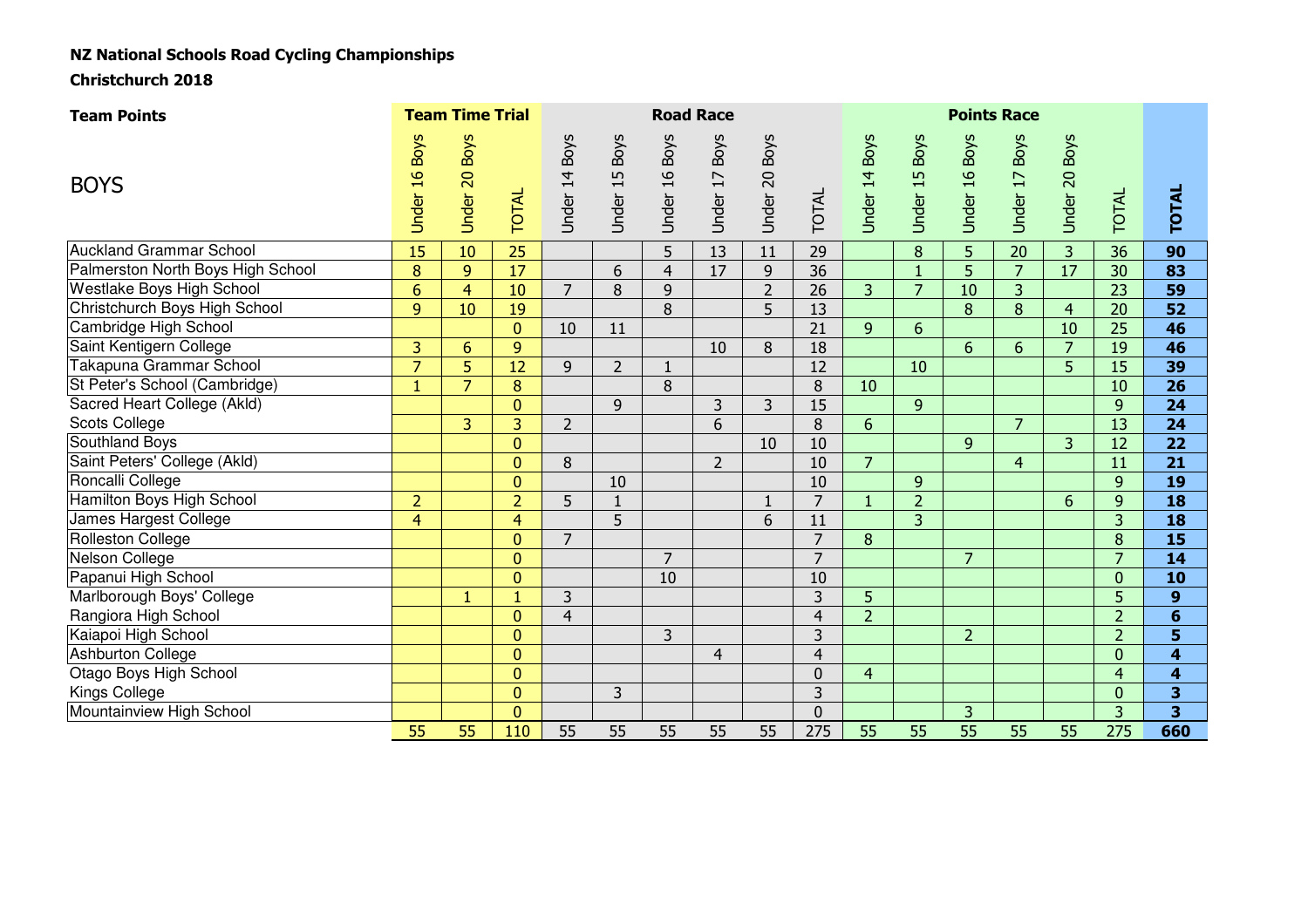# NZ National Schools Road Cycling ChampionshipsChristchurch 2018

| <b>Team Points</b>                          |                | ттт             |                   | <b>Road Race</b> |                |                   | <b>Points Race</b> |                |                         |
|---------------------------------------------|----------------|-----------------|-------------------|------------------|----------------|-------------------|--------------------|----------------|-------------------------|
| <b>INT GIRLS</b>                            | Year 788 Girls | <b>TOTAL</b>    | Girls<br>Under 13 | Under 14 Girls   | TOTAL          | Girls<br>Under 13 | Girls<br>Under 14  | <b>TOTAL</b>   | <b>TOTAL</b>            |
| Baradene College of the Sacred Heart        | 19             | 19              | 17                | 15               | 32             | 16                | 13                 | 29             | 80                      |
| Palmerston North Intermediate Normal School | $\overline{7}$ | $\overline{7}$  | 12                |                  | 12             | 8                 |                    | 8              | 27                      |
| Saint Kentigern College                     |                | $\mathbf{0}$    |                   | 13               | 13             |                   | 10                 | 10             | 23                      |
| St Peter's School (Cambridge)               |                | $\mathbf{0}$    |                   | 9                | 9              |                   | 8                  | 8              | 17                      |
| Verdon College                              |                | $\mathbf{0}$    | 10                |                  | 10             | $\overline{7}$    |                    | $\overline{7}$ | 17                      |
| Cambridge Middle School                     | 8              | 8               |                   |                  | $\mathbf 0$    | 8                 |                    | 8              | 16                      |
| Remuera Intermediate                        | 5              | 5               |                   | 5                | 5              |                   | 6                  | 6              | 16                      |
| St Cuthbert's College                       |                | $\overline{0}$  |                   | 6                | 6              |                   | $\overline{7}$     | $\overline{7}$ | 13                      |
| Belmont Intermediate                        |                | $\overline{0}$  | $\overline{2}$    |                  | $\overline{2}$ | 9                 |                    | 9              | 11                      |
| Rangi Ruru Girls' School                    | 6              | $6\phantom{1}6$ |                   |                  | $\overline{0}$ | $\overline{4}$    |                    | $\overline{4}$ | 10                      |
| Kaitaia Intermediate                        |                | $\overline{0}$  |                   | $\overline{4}$   | 4              |                   | $\overline{4}$     | $\overline{4}$ | 8                       |
| <b>Bluestone School</b>                     |                | $\mathbf{0}$    | $\overline{7}$    |                  | 7              |                   |                    | $\mathbf 0$    | $\overline{z}$          |
| Ladbrooks School                            |                | $\mathbf{0}$    |                   | $\mathbf{1}$     | $\mathbf{1}$   |                   | 5                  | 5              | $6\phantom{1}$          |
| Rosehill Intermediate                       |                | $\mathbf{0}$    | $\overline{4}$    |                  | $\overline{4}$ | $\overline{1}$    |                    | $\mathbf{1}$   | 5                       |
| Southwell School                            |                | $\overline{0}$  |                   | $\overline{2}$   | $\overline{2}$ |                   | $\overline{2}$     | $\overline{2}$ | $\overline{\mathbf{4}}$ |
| Villa Maria College                         |                | $\mathbf{0}$    | $\overline{3}$    |                  | 3              |                   |                    | $\mathbf 0$    | 3                       |
| Selwyn House School                         |                | $\mathbf{0}$    |                   |                  | $\overline{0}$ | $\overline{2}$    |                    | $\overline{2}$ | $\overline{2}$          |